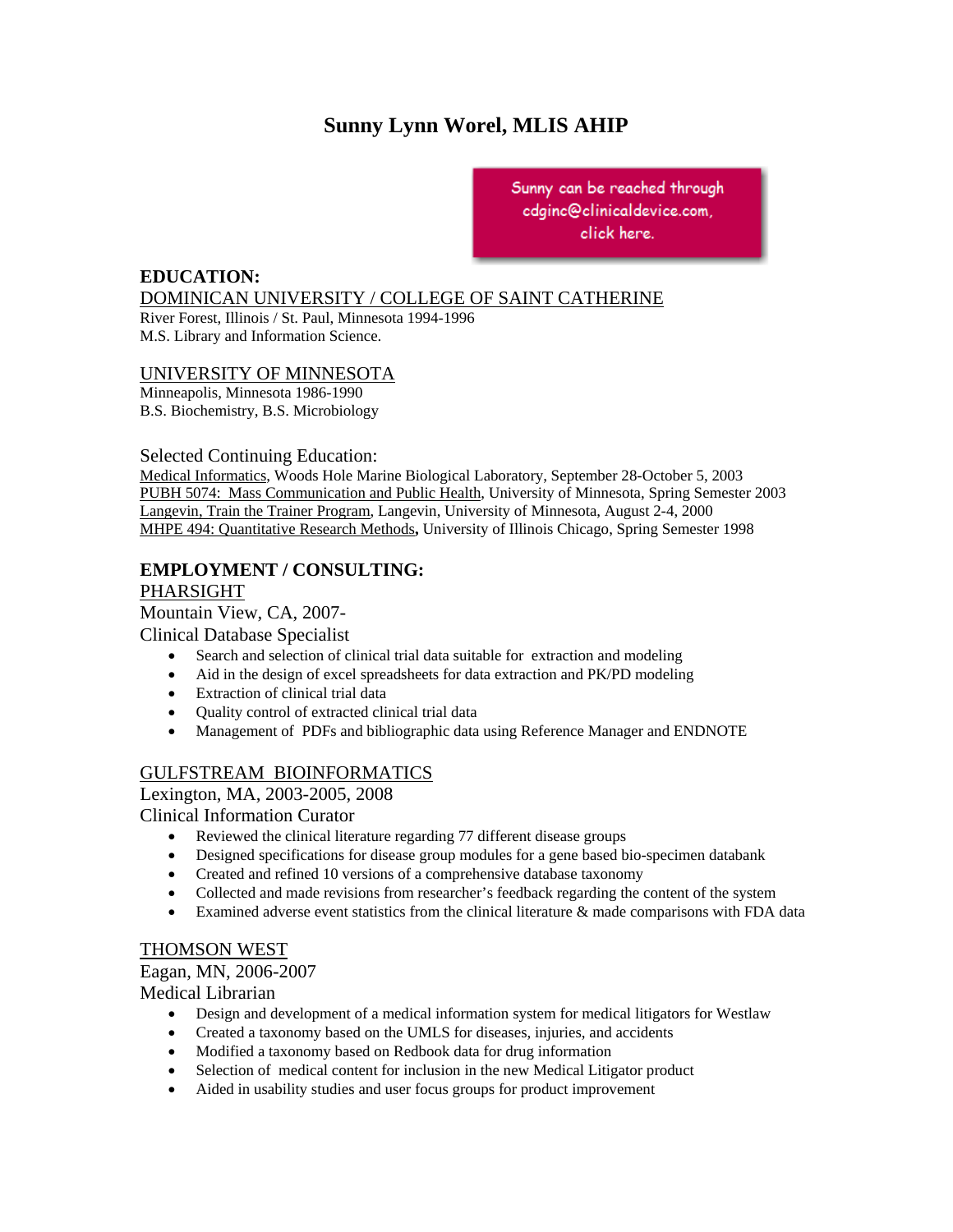# INTERNATIONAL AIDS VACCINE INITIATIVE (IAVI)

New York, NY, 2005-

Medical Information Specialist

- Conducted a comprehensive needs-assessment for current awareness, document delivery, journal purchases, and library budget
- Evaluated new products and services to meet IAVI information needs
- Designed and delivered weekly vaccine technology alerts to members worldwide
- Provided scientific, competitive intelligence, and patent search services

# RN BARR LIBRARY - MINNESOTA DEPARTMENT OF HEALTH

Minneapolis, MN, 2001-2003

Electronic Services Librarian

- Obtained funding and implemented electronic document delivery and interlibrary loan
- Created an electronic current awareness newsletter for public health professionals in Minnesota
- Designed and created the first version of the library Web page

### BIO-MED LIBRARY - UNIVERSITY OF MINNESOTA

Minneapolis, MN 1998 - 2001

Reference Librarian

- Coordinated search services for the reference department
- Designed a successful bibliographic instruction course for EndNote software
- Participated in an interdisciplinary evidence-based healthcare grant

# **LABORATORY EXPERIENCE:**

# DEPARTMENT OF DERMATOLOGY - UNIVERSITY OF MINNESOTA

Minneapolis, MN, 1992-1995

Confocal Microscopy, Immunohistochemistry, Electrophoresis, Protein Extraction, Laboratory Management

### DIASORIN

Stillwater, MN, 1990-1992 RIA, IRMA, ELISA, Column Chromatography, Immunodiffusion

### DEPARTMENT OF INFECTIOUS DISEASES – VA MEDICAL CENTER Minneapolis, MN, 1989-1990 Bactericidal Assays, ELISA, Bacterial Culture Maintenance

### **PUBLICATIONS:**

Worel, SL, Kotlyar M, "Late Life Depression: Depression in the Elderly" *Journal of the Medical Library Association*, 93(1) (January 2005): 140

Worel, SL, "Journal Citation-Seeking Behavior at Two Health Sciences Libraries" *Journal of the Medical Library Association*, 92(1) (January 2004): 91-94

Worel, SL, Rethlefsen ML, "1927 Reference in the New Millennium: Where is the Automat?" *Journal of the Medical Library Association* 91(2) (April 2003): 222-230

Worel S, "Automatic MEDLINE Searching: Integrating Medical Information into Web Pages." *Econtent* 22:5 (August 1999): pp. 38-42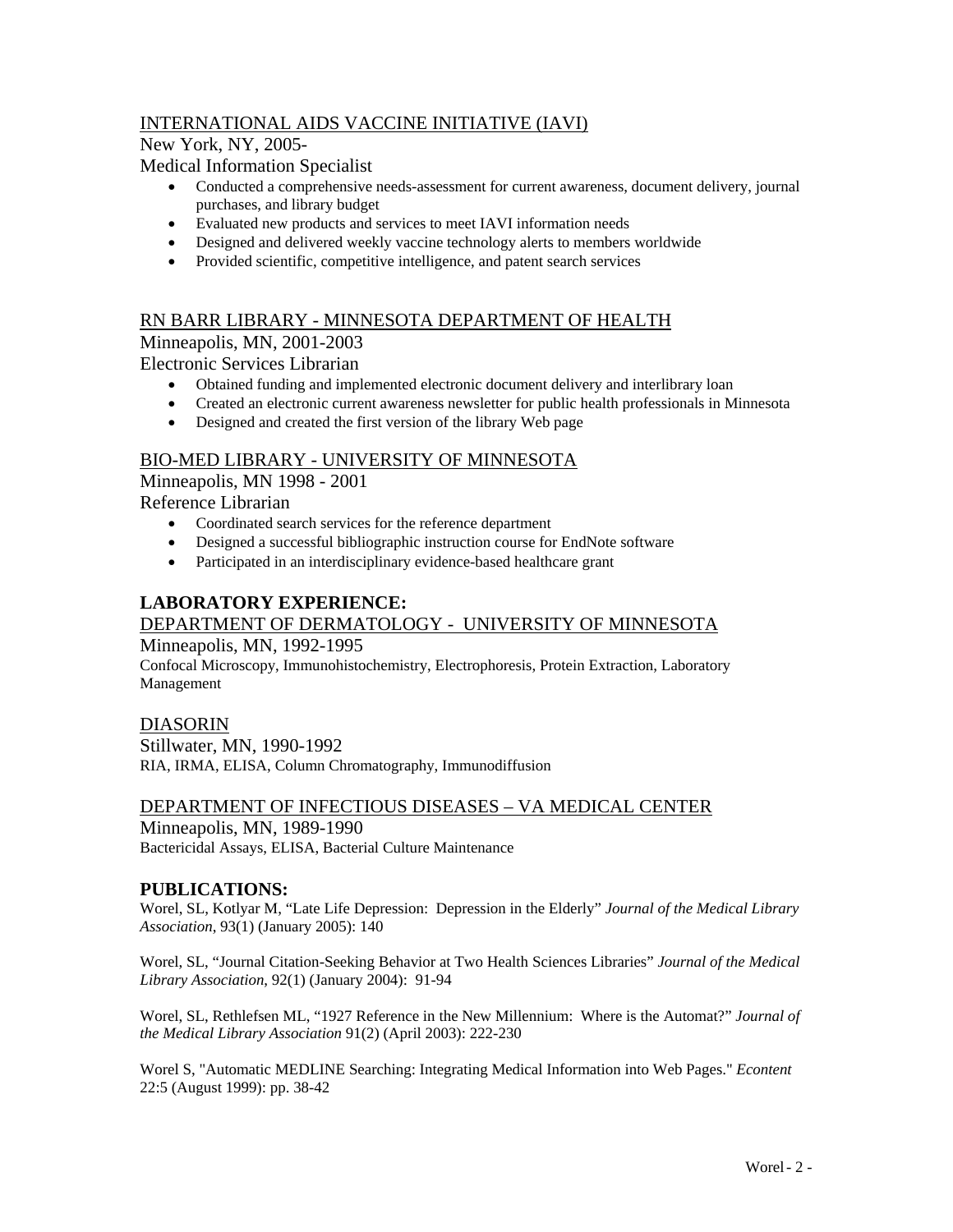Worel S, "Consumer Health Resources Online: Web Site Directory." In *Patient Resources on the Internet: A provider-to-Patient Resource for On-line Disease Management and Personal Health Information*. 1998- 1999 ed. New York: Faulkner & Grey, 1998. pp. 257-352

Ericson M, Gabrielson A, Worel S, Lee WS, Hordinsky MK, "Substance P (SP) in innervated and noninnervated blood vessels in the skin of patients with symptomatic scalp." *Experimental Dermatology*: 8:4 (August 1999): pp. 344-345

Hordinsky MK, Lorimer S, Worel S, "Innervation and Vasculature of the Normal Human and Alopecia Areata (AA) Hair Follicle: An Immunohistochemical and Laser Scanning Confocal Microscope Study." In *Hair Research for the Next Millennium*. New York: Elsevier, 1996

Hordinsky MK, Kennedy W, Wendelschafer-Crabb G, Lewis (Worel) S, "Structure and Function of Cutaneous Nerves in Alopecia Areata." *Journal of Investigative Dermatology* 104: Supplement 5 (May 1995): 28s-29s

#### **PRESENTATIONS:**

"Changing Measures of Madness: The Case of Winnie Ruth Judd" Medical Library Association Annual Meeting, Phoenix, Arizona, May 21, 2006

"Experiences and Observations of Bibliographic Management Software Use and Training" Medical Library Association, Midwest Chapter Meeting, Milwaukee, Wisconsin, October 8, 2001

"Interdisciplinary Evidence-Based Practice" Academic Health Center Interdisciplinary Retreat - Developing a Minnesota Model for Interdisciplinary, Community-Based Education" Minneapolis, Minnesota, May 9, 2001

"PubMed Search Competitions: Training for Library Staff" Midwest Chapter MLA Annual Meeting, Cincinnati, Ohio, September 24, 2000

 "Complementary Medicine: A Guide to Resources" Health Science Libraries of Minnesota Annual Meeting, Minneapolis, MN, April 14, 2000

"Librarian Involvement in an Evidence-Based Internal Medicine Residency Program." Medical Library Association, Midwest and Southern Chapter Joint Meeting, Lexington, Kentucky, October 11, 1998

"Assessing Evidence -- An Architecture for Health Care Education" Evidence Based Health Care Symposium. Academy for Excellence in Teaching, UIC College of Medicine, Chicago, Illinois April 29, 1998

#### **POSTERS:**

"Information Specification Development for Disease-Specific Tissue Phenotype Annotation" Frontiers in Oncology and Pathology Informatics, Lake Tahoe, California, August 24, 2005

"eBay Sellers' Opinions about 'Librarian' Clothes: Frumpy or Bumpy?**"** Medical Library Association Annual Meeting, San Diego, CA, May 5, 2003

"Evaluation of Browsing Behavior of a HealthWeb Subject Page" Medical Library Association Annual Meeting, Vancouver, BC, May 8, 2000

"A Current Awareness Service Using PubMed with Web Delivery" Medical Library Association Annual Meeting, Vancouver, BC, May 8, 2000